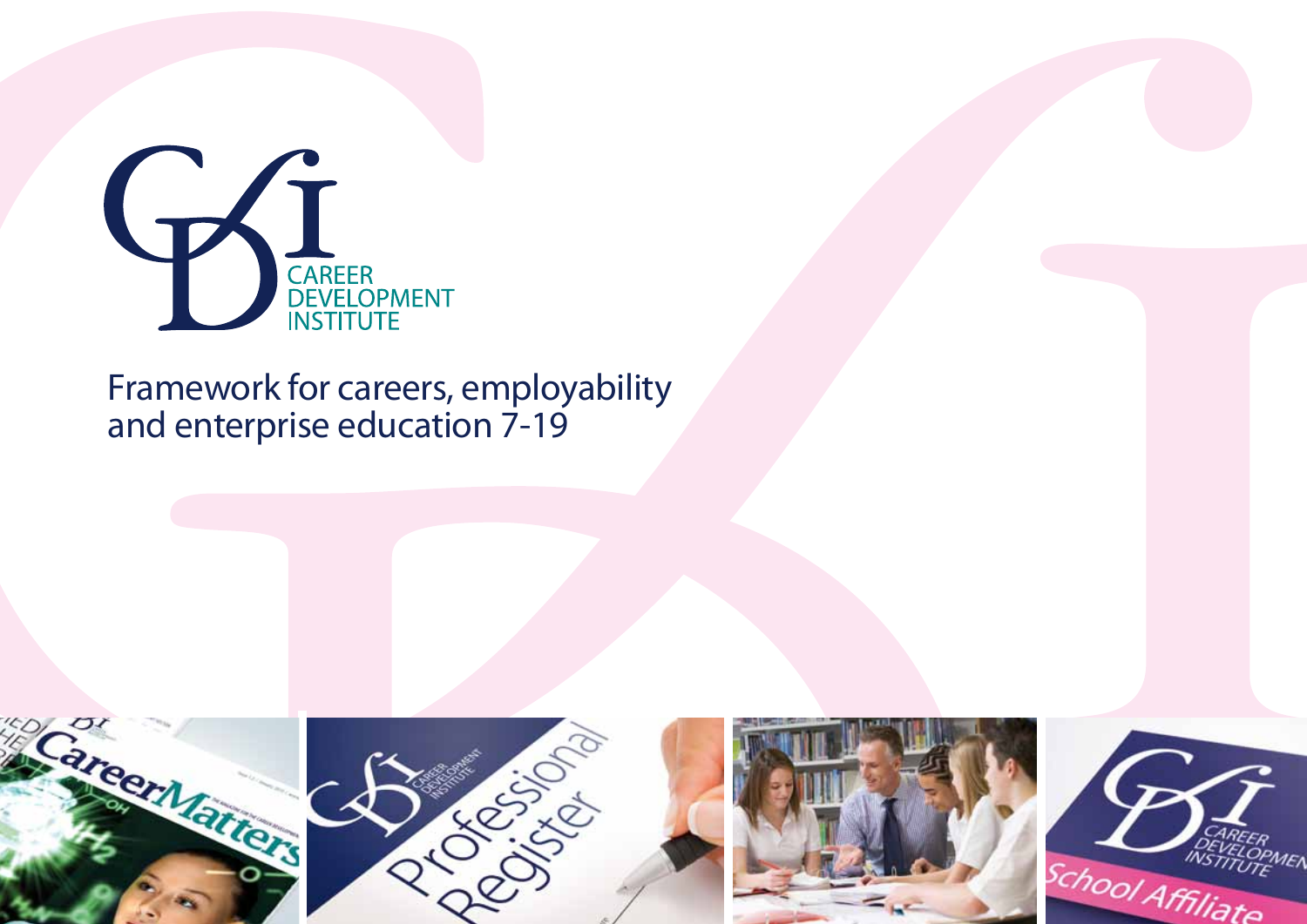

**The CDI has an important role to play in supporting career educators and career advisers to simply do their jobs better.**

### Foreword **President, Career Development Institute**

November 2015

Across the education and employment sectors there is whole hearted agreement that young people need high quality careers support to help set them on the road to a fulfilling working life. Schools and colleges are at the heart of putting that into place, and rely on other partners, including employers, universities, apprenticeship providers and careers advisers, to contribute practical experiences, information, insight and inspiration.

International evidence highlights that, for all of those efforts to be fully effective, the activities need to be coherent and carefully planned and integrated into a programme of careers, employability and enterprise education, with clear and explicit learning outcomes.

The Career Development Institute, the professional body for the careers sector, is delighted to offer this framework of learning outcomes to support the shared endeavour of planning, delivering and evaluating high quality careers work.

We believe our young people deserve nothing less.

Mari Saar

**Virginia Isaac** President of the Career Development Institute

### Acknowledgement

The CDI wishes to thank members of the Community of Interest for Career Education for revising the ACEG/CDI Framework for careers education professionals. The framework is intended to be used to devise and develop programmes of careers, employability and enterprise education in schools and colleges, both as taught subjects and across the curriculum. We hope the framework will inspire schools and colleges to design and plan more ambitious, engaging and worthwhile programmes of careers, employability and enterprise education for their learners. Further resources to support curriculum development are available on the CDI website.

© CDI, 2015

| <b>Introduction to the CDI Careers Framework</b>                                |    |
|---------------------------------------------------------------------------------|----|
| The 17 areas of learning for careers, employability<br>and enterprise education | 04 |
| How can the framework be used?                                                  |    |
| <b>Guidance on using the CDI careers framework</b>                              | 08 |
| <b>The Framework</b>                                                            | 10 |
| <b>Further Information</b>                                                      | 15 |

**Contents**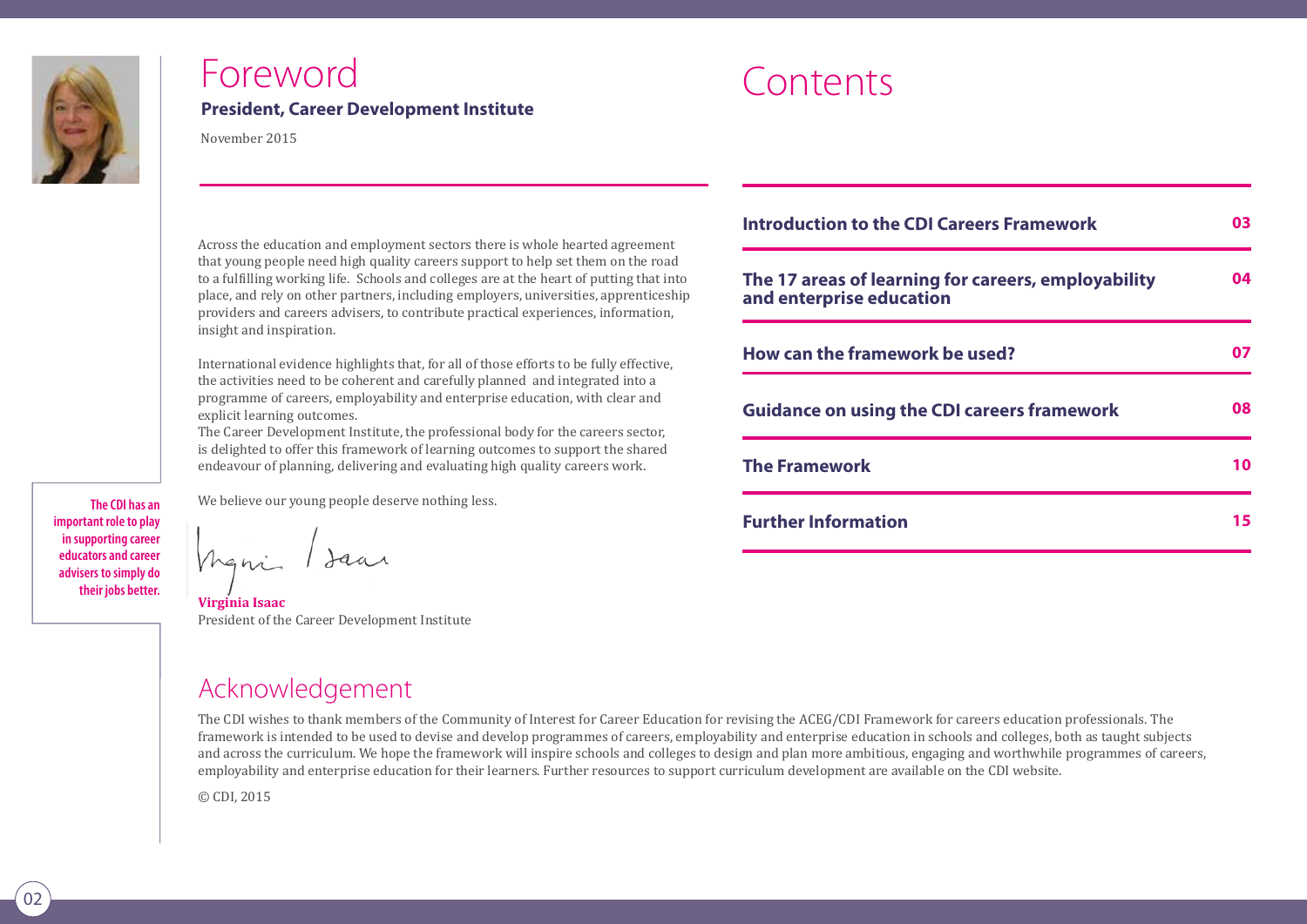### Introduction to the CDI Careers Framework

#### **Who is this framework for?**

This framework is for:

- career leaders and other curriculum leaders responsible for planning, reviewing and developing programmes of careers, employability and enterprise education
- teachers and tutors teaching careers, employability and enterprise lessons and providing information, advice and support
- subject teachers making links between their schemes of work and careers, employability and enterprise education
- senior leaders responsible for the overall strategy for careers, employability and enterprise education
- career advisers, enterprise advisers, employers and other individuals working with schools and colleges to contribute to careers, employability and enterprise education.

#### **What is the purpose of the framework?**

It has been developed principally for use in England where there is no longer a national curriculum framework for careers, employability and enterprise education, but it could also be a useful resource in other parts of the UK to supplement their national frameworks.

The framework of learning outcomes has been prepared by the Career Development Institute to support the planning, delivery and evaluation of careers, employability and enterprise education for children and young people, 7-19.

The framework is structured around the three core aims of:

- Developing yourself through careers, employability and enterprise education
- Learning about careers and the world of work
- Developing your career management, employability and enterprise skills

The framework presents learning outcome statements for students across seventeen important areas of careers, employability and enterprise learning. These statements show progression from Key Stage 2 through to post-16 education and training. It also offers examples of suggested activities that will help students to achieve the learning outcomes.



The framework is a practical resource which can be interpreted flexibly by schools and colleges according to the particular needs of their learners. The structure builds on the ACEG Framework for careers and work-related education (CDI, 2012) so that there is continuity for practitioners and partners. It has, however, been updated to reflect key national policy developments in relation to the careers and inspiration agenda.

**The framework is a practical resource which can be interpreted flexibly by schools and colleges according to the particular needs of their learners.**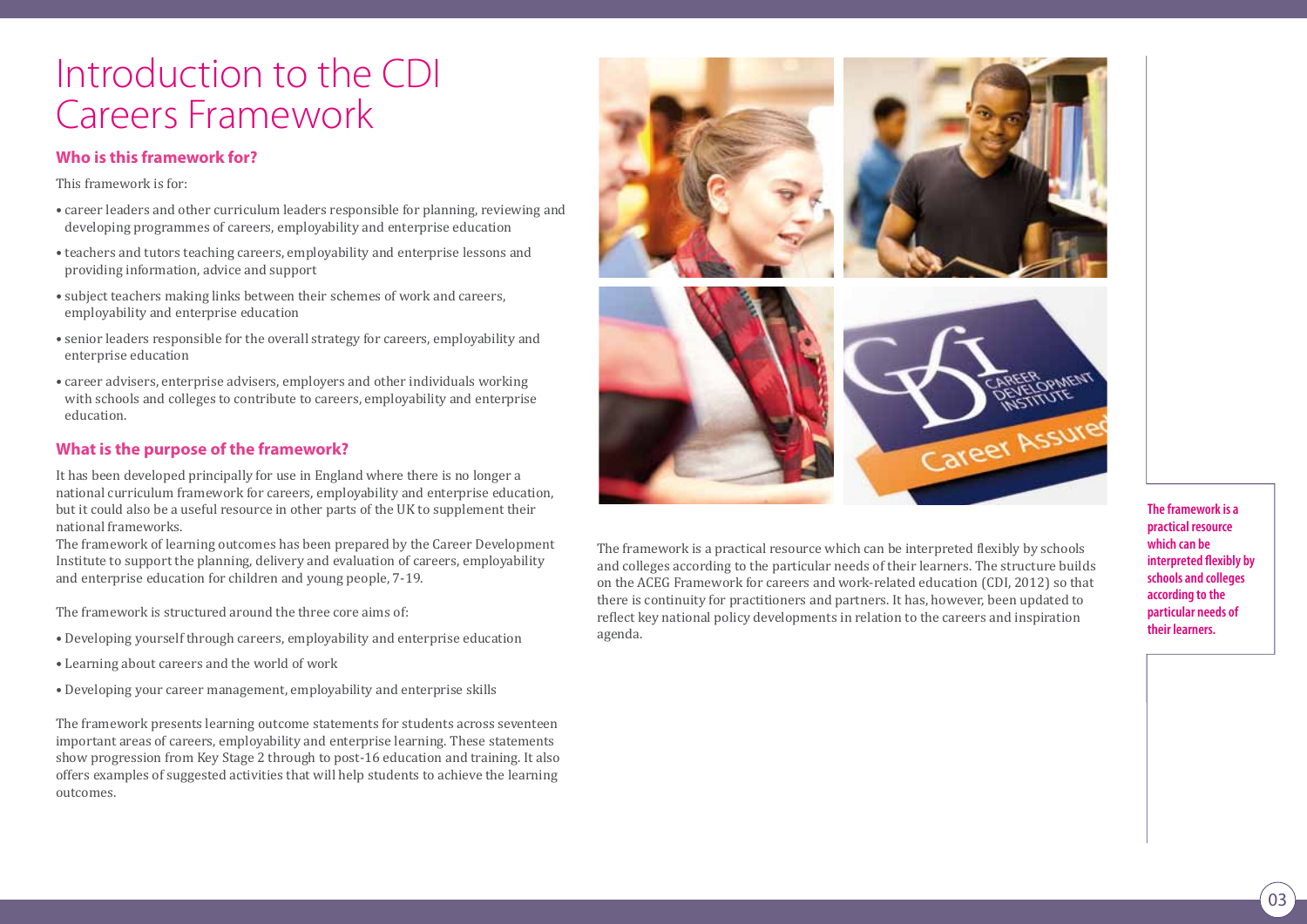# The 17 areas of learning for careers, employability and enterprise education

#### **Developing yourself through careers, employability and enterprise education**

| Self-awareness                | Individuals who realistically appraise their qualities and skills, roles and responsibilities, values and attitudes, needs and interests, aptitudes and<br>achievements are better able to understand themselves, make informed choices and relate well to others. Self-awareness provides individuals with the<br>foundation for enhancing their self-esteem, developing their identity and achieving personal wellbeing. |
|-------------------------------|----------------------------------------------------------------------------------------------------------------------------------------------------------------------------------------------------------------------------------------------------------------------------------------------------------------------------------------------------------------------------------------------------------------------------|
| Self-determination            | Self-determination enables individuals to develop personal autonomy, self-efficacy and personal agency. It boosts hope, optimism, adaptability and<br>resilience. Self-determination empowers individuals to realise their aspirations and manage their careers.                                                                                                                                                           |
| Self-improvement as a learner | Self-improvement fosters positive attitudes to lifelong learning and the skills of planning, review and reflection. Understanding what they have learned,<br>what they need to learn next and how they learn best enables individuals to develop their potential.                                                                                                                                                          |

| Learning about careers and the world of work              |                                                                                                                                                             |  |  |
|-----------------------------------------------------------|-------------------------------------------------------------------------------------------------------------------------------------------------------------|--|--|
| Exploring careers and career                              | Career exploration expands individuals' horizons and opportunities. A better understanding of career processes and structures enables individuals to make   |  |  |
| development                                               | sense of and manage their own careers. It also enables them to appreciate the career experiences of others.                                                 |  |  |
| Investigating work and                                    | Investigating people's experiences of work enables individuals to understand the meaning and purpose of work in people's lives. They learn what             |  |  |
| working life                                              | constitutes good or decent work and how to find it for themselves.                                                                                          |  |  |
| Understanding business and                                | Understanding types of business and business functions enables individuals to prepare for employment and to appreciate the contribution of business and     |  |  |
| industry                                                  | industry to social and economic life.                                                                                                                       |  |  |
| Investigating jobs and labour                             | Individuals need to know how to access, analyse and act on relevant and appropriate job and labour market information when choosing and planning for        |  |  |
| market information (LMI)                                  | careers.                                                                                                                                                    |  |  |
| Valuing equality, diversity and                           | Individuals need to recognise that the commitment to equality, diversity and inclusion in British society benefits them as much as others. By resisting the |  |  |
| inclusion                                                 | damage caused by stereotyping, discrimination and prejudice, individuals can realise their own ambitions and help others to do so.                          |  |  |
| Learning about safe working<br>practices and environments | Learning about safe working practices and environments helps individuals to keep themselves and others healthy and safe at work.                            |  |  |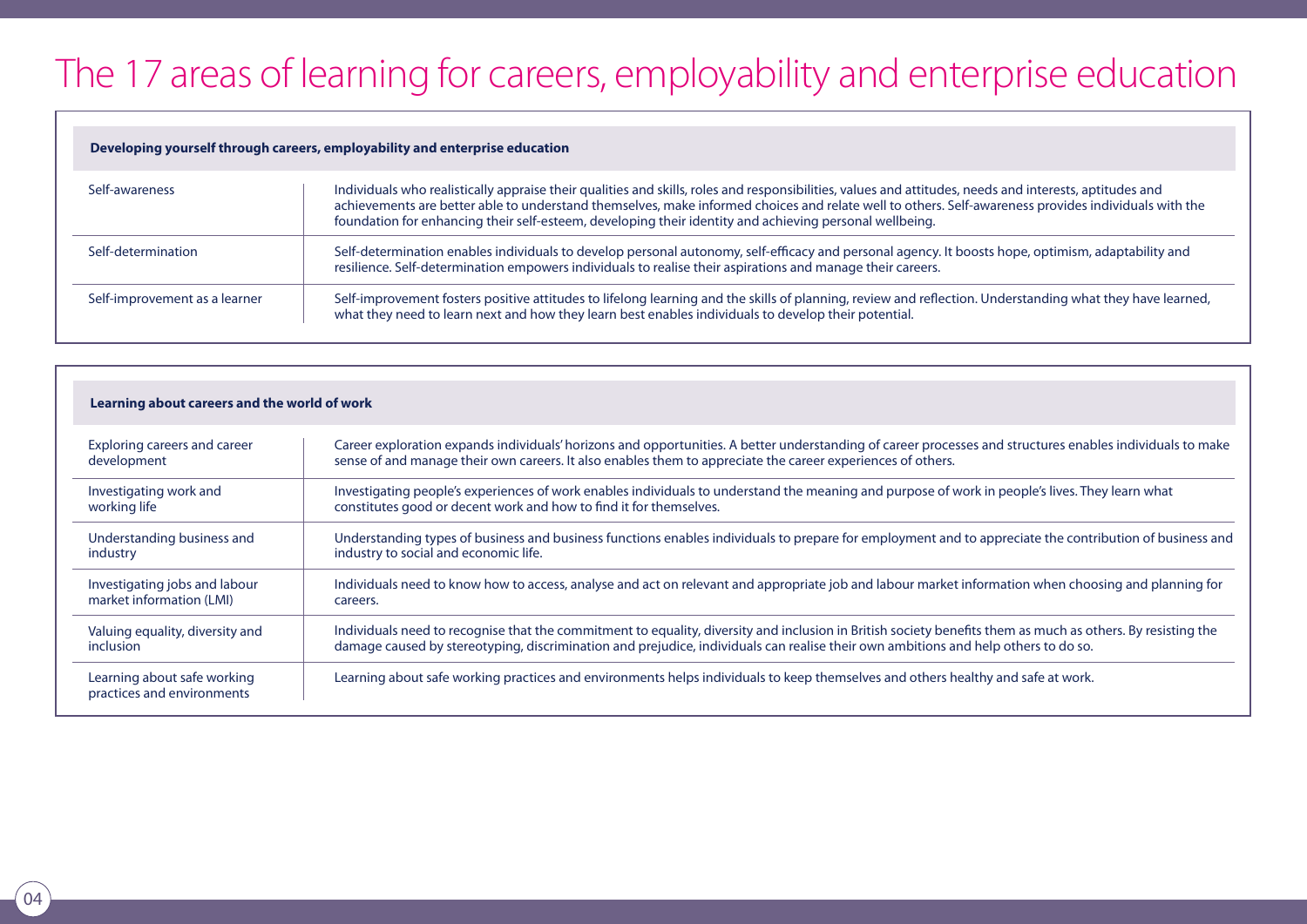#### **Developing your career management and employability skills**

| Making the most of careers<br>information, advice and quidance<br>(CEIAG) | Individuals need to learn how to recognise trusted sources of information, advice and guidance and how to make effective use of all the sources of help and<br>support available to them, including one-to-one guidance.                                                                       |
|---------------------------------------------------------------------------|------------------------------------------------------------------------------------------------------------------------------------------------------------------------------------------------------------------------------------------------------------------------------------------------|
| Preparing for employability                                               | A priority for individuals is to gain the skills and experience that will enable them to get jobs and sustain themselves in employment.                                                                                                                                                        |
| Showing initiative and enterprise                                         | Showing initiative and enterprise helps individuals to learn about risk, effort and making the most of opportunities.                                                                                                                                                                          |
| Developing personal financial<br>capability                               | The increasing cost of training and further and higher education makes it essential for individuals to know about managing their money. They need to<br>know how to make decisions about spending, saving and investing to ensure their economic well-being now and in the future.             |
| Identifying choices and<br>opportunities                                  | Individuals need to be able to research and recognise suitable progression pathways and qualifications. Using networking, negotiation, information and<br>evaluation skills enables individuals to maximise their choices and opportunities, including those that are unforeseen or unplanned. |
| Planning and deciding                                                     | Individuals need to know how to get information, clarify values and preferences, identify alternatives, weigh up influences and advice, solve problems,<br>review decisions and make plans. It also involves being able to cope with chance events and unintended consequences.                |
| Handling applications and<br><i>interviews</i>                            | Promoting themselves in a way that attracts the attention of selectors and recruiters as well as managing the applications process requires individuals to<br>develop a range of self-presentation and marketing skills that they will need throughout their lives.                            |
| Managing changes and transitions                                          | Plans and decisions can break down if individuals fail to prepare for the career moves they need to make. Awareness of how to cope with life changes and<br>transitions, partly gained from reflecting on previous moves, can support lifelong career development and employability.           |

### What is the policy context for this framework?

The Department for Education's Statutory Guidance issued in March 2015 identifies the need for schools to:

 "Have a strategy for the careers guidance they provide to young people. The strategy should be embedded within a clear framework linked to outcomes for pupils." (Para 10, p.4)

Ofsted's Common Inspection Framework identifies the following requirements:

#### **Effectiveness of leadership and management**

28. ... the extent to which leaders, managers and governors: successfully plan and manage learning programmes, the curriculum and careers advice so that all children and learners get a good start and are well prepared for the next stage in their education, training or employment

#### **Personal development, behaviour and welfare**

31. … the extent to which the provision is successfully promoting and supporting children's and other learners':

- choices about the next stage of their education, employment, self-employment or training, where relevant, from impartial careers advice and guidance
- where relevant, employability skills so that they are well prepared for the next stage of their education, employment, self-employment or training

#### **Outcomes for children and other learners**

- 32. … the extent to which children and learners:
- attain relevant qualifications so that they can and do progress to the next stage of their education into courses that lead to higher-level qualifications and into jobs that meet local and national needs

**Individuals need to be able to research and recognise suitable progression pathways and qualifications.**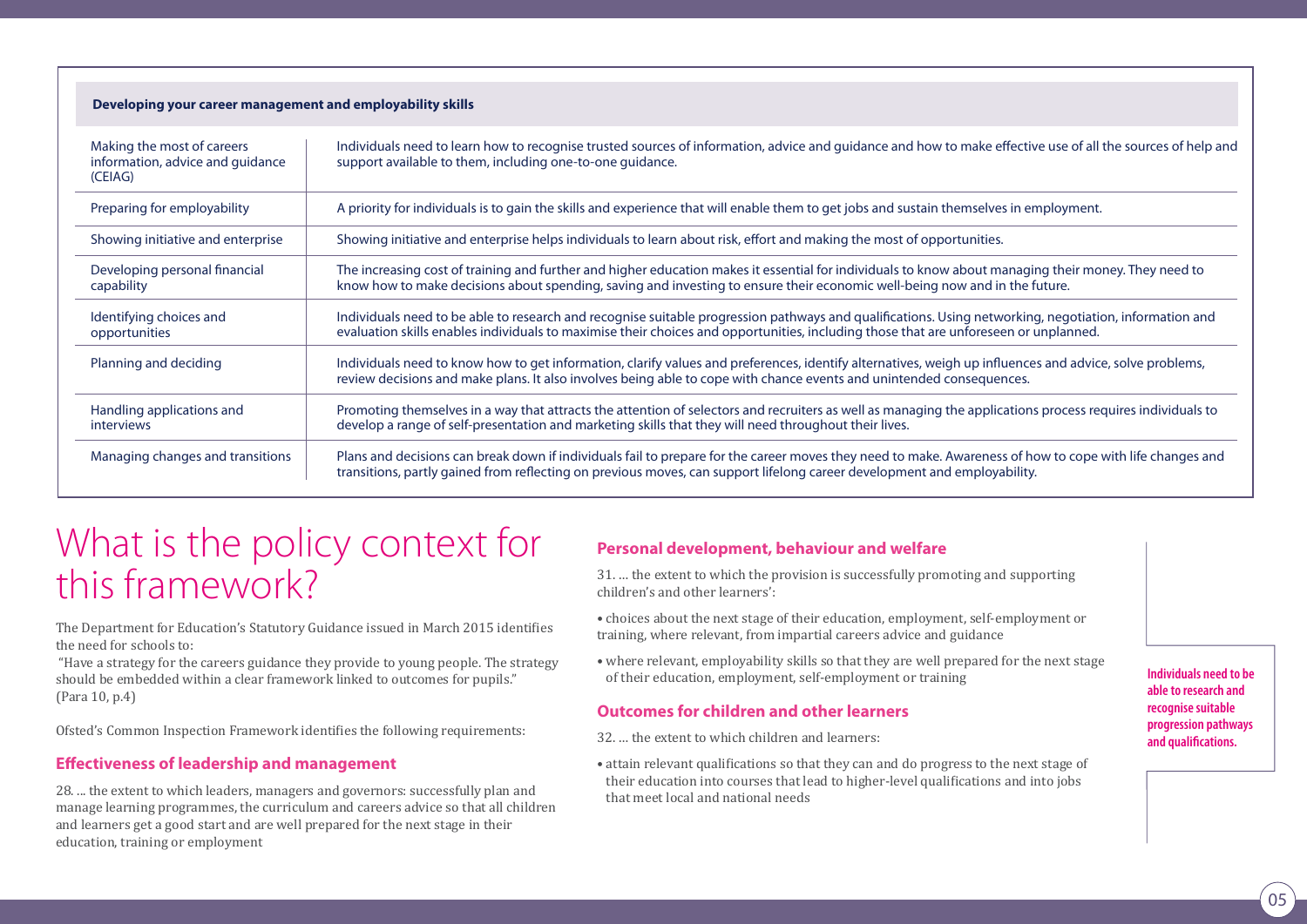The Quality in Careers Standard Consortium, which validates national quality awards for careers education, information, advice and guidance, requires awards to assess learning providers' arrangements for:

- Providing a planned and progressive programme of careers education and workrelated learning in the curriculum, together with careers information and careers advice and guidance (Criterion 1.3).
- Developing a strategic approach to the teaching, learning and assessment of careers education and work-related learning that effectively addresses the needs of all its young people and secures identified learning outcomes (Criterion 1.4)

The Careers and Enterprise Company was launched in September 2015 to connect schools more efficiently to local careers and enterprise networks, to enable them to build an effective careers and enterprise plan based on research on 'what works' and to 'help young people unleash their best possible futures.' Activities through which schools engage with employers provide an effective means of delivering several of the learning outcomes for careers, employability and enterprise education.

- Developing yourself through careers, employability and enterprise education
- Learning about careers and the world of work
- Developing your career management, employability and enterprise skills

## The Framework and the Gatsby Benchmarks

In 2014 The Gatsby Charitable Foundation published a report on Good Career Guidance, based on international research. The report identifies eight benchmarks of good practice for career education, information, advice and guidance in secondary schools. The Framework of learning outcomes for careers, employability and enterprise education presented here provides practical support in relation to six of the benchmarks:

- to help careers leaders plan, review and develop schemes of work for careers education (Benchmark 1)
- to help teachers of careers education plan lessons to help pupils develop the skills of accessing, using and analysing career and labour market information (Benchmark 2)
- to help subject leaders identify opportunities to link their teaching with careers (Benchmark 4)
- to help careers leaders and employers identify aspects of careers education that



could be enriched by activities with employers and employees (Benchmark 5)

- to help careers leaders and employers identify aspects of careers education that could be most effectively achieved through direct experience of the workplace (Benchmark 6)
- to help careers leaders and providers of further and higher education and workbased training identify aspects of careers education that could be enriched by links with colleges, universities and apprenticeship providers (Benchmark 7).

Programmes of careers education in the curriculum should be complemented by access to timely and impartial career information, advice and guidance (Benchmarks 3 and 8)

**In 2014 The Gatsby Charitable Foundation published a report on Good Career Guidance, based on international research.**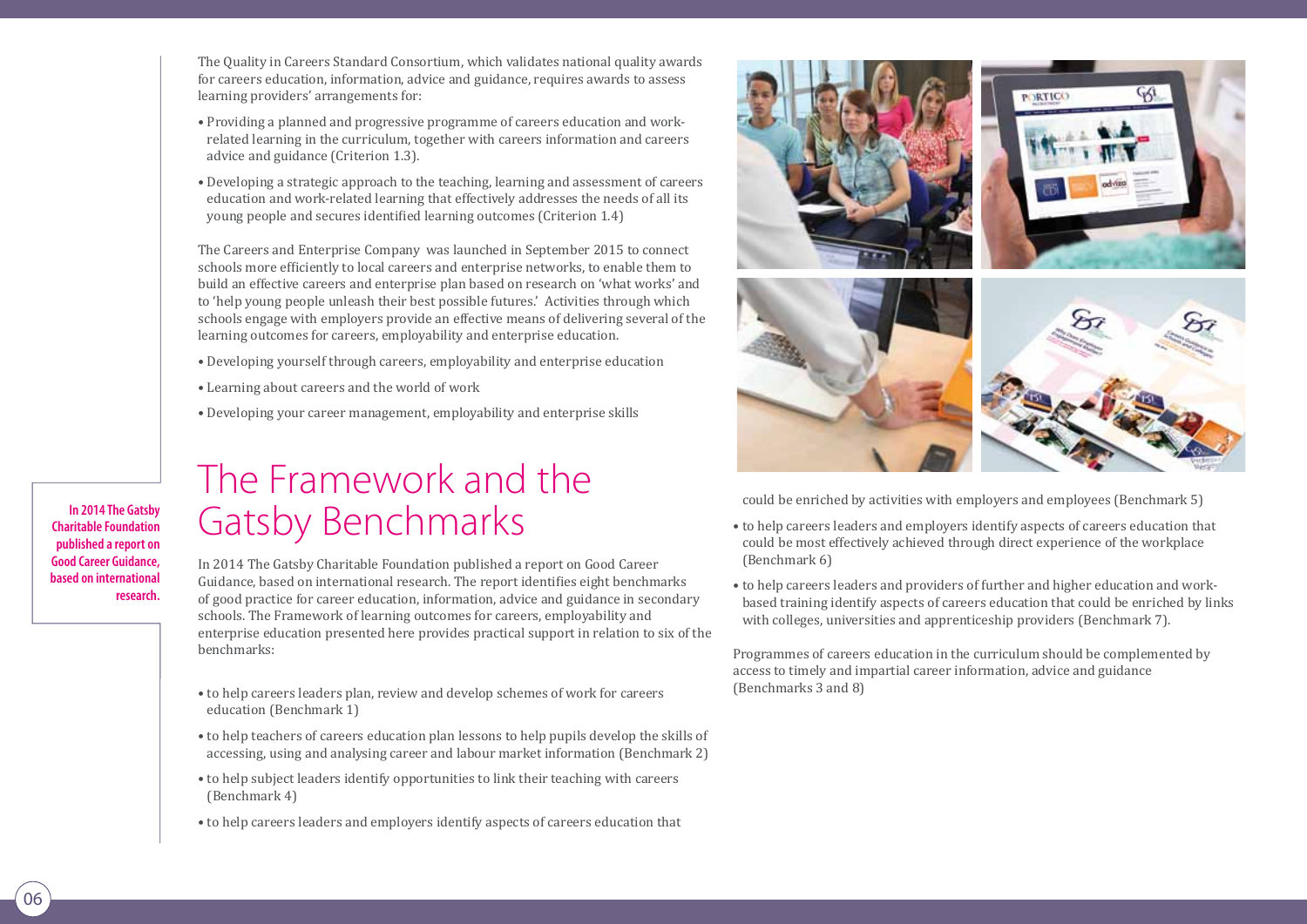| <b>The Gatsby Benchmarks</b>                          |                                                                                                                                                                                                                                                                                                                                                                                                    |
|-------------------------------------------------------|----------------------------------------------------------------------------------------------------------------------------------------------------------------------------------------------------------------------------------------------------------------------------------------------------------------------------------------------------------------------------------------------------|
| 1. A Stable Careers Programme                         | Every school and college should have an embedded programme of career education and guidance that is known and understood<br>by pupils, teachers, governor and employers.                                                                                                                                                                                                                           |
| 2. Learning from Career and Labour Market Information | Every pupil, and their parents, should have access to good quality information about future study options and labour market<br>opportunities. They will need the support of an informed adviser to make best use of available information.                                                                                                                                                         |
| 3. Addressing the Needs of Each Pupil                 | Pupils have different career guidance needs at different stages. Opportunities for advice and support need to be tailored to the<br>needs of each pupil. A school's careers programme should embed equality and diversity considerations throughout.                                                                                                                                               |
| 4. Linking Curriculum Learning to Careers             | All teachers should link curriculum learning with careers. STEM subject teachers should highlight the relevance of STEM subjects<br>for a wide range of career paths.                                                                                                                                                                                                                              |
| 5. Encounters with Employers and Employees            | Every pupil should have multiple opportunities to learn from employers about work, employment and the skills that are valued<br>in the workplace. This can be through a range of enrichment activities including visiting speakers, mentoring and enterprise<br>schemes.                                                                                                                           |
| 6. Experiences of Workplaces                          | Every pupil should have first-hand experience of the workplace through work visits, work shadowing and/or work experience to<br>help their exploration of career opportunities, and expand their networks.                                                                                                                                                                                         |
| 7. Encounters with Further and Higher Education       | All pupils should understand the full range of learning opportunities that are available to them. This includes both academic and<br>vocational routes and learning in schools, colleges, universities and in the workplace.                                                                                                                                                                       |
| 8. Personal Guidance                                  | Every pupil should have opportunities for guidance interviews with a career adviser, who could be internal (a member of school<br>staff) or external, provided that they are trained to an appropriate level. These should be available whenever significant study or<br>career choices are being made. They should be expected for all pupils but should be timed to meet their individual needs. |

### How can the framework be used?

By focusing on outcomes for learners, schools can ask and answer important questions about practice:

#### **Meeting learners' needs**

- Use the framework to map and audit the school's provision
- Define learners' entitlement, e.g. publish a list of learner entitlements for each year or key stage compiled from the framework

#### **Management and staffing of careers, employability and enterprise education**

- Use the framework to define responsibilities for careers, employability and enterprise education e.g. careers adviser, subject staff, careers leader, etc.
- Manage partnerships and resource deployment, e.g. decide what physical and human resources the school needs and where they can be used to best effect , plan employer engagement

#### **School Improvement**

- Use the framework to help the school identify what it needs to put in place if it is working towards a Quality Award
- Decide which outcomes the school needs to prioritise for achieving the goals of the school development plan, e.g. if raising aspirations has been identified as a priority

**Every pupil should have opportunities for guidance interviews with a career adviser**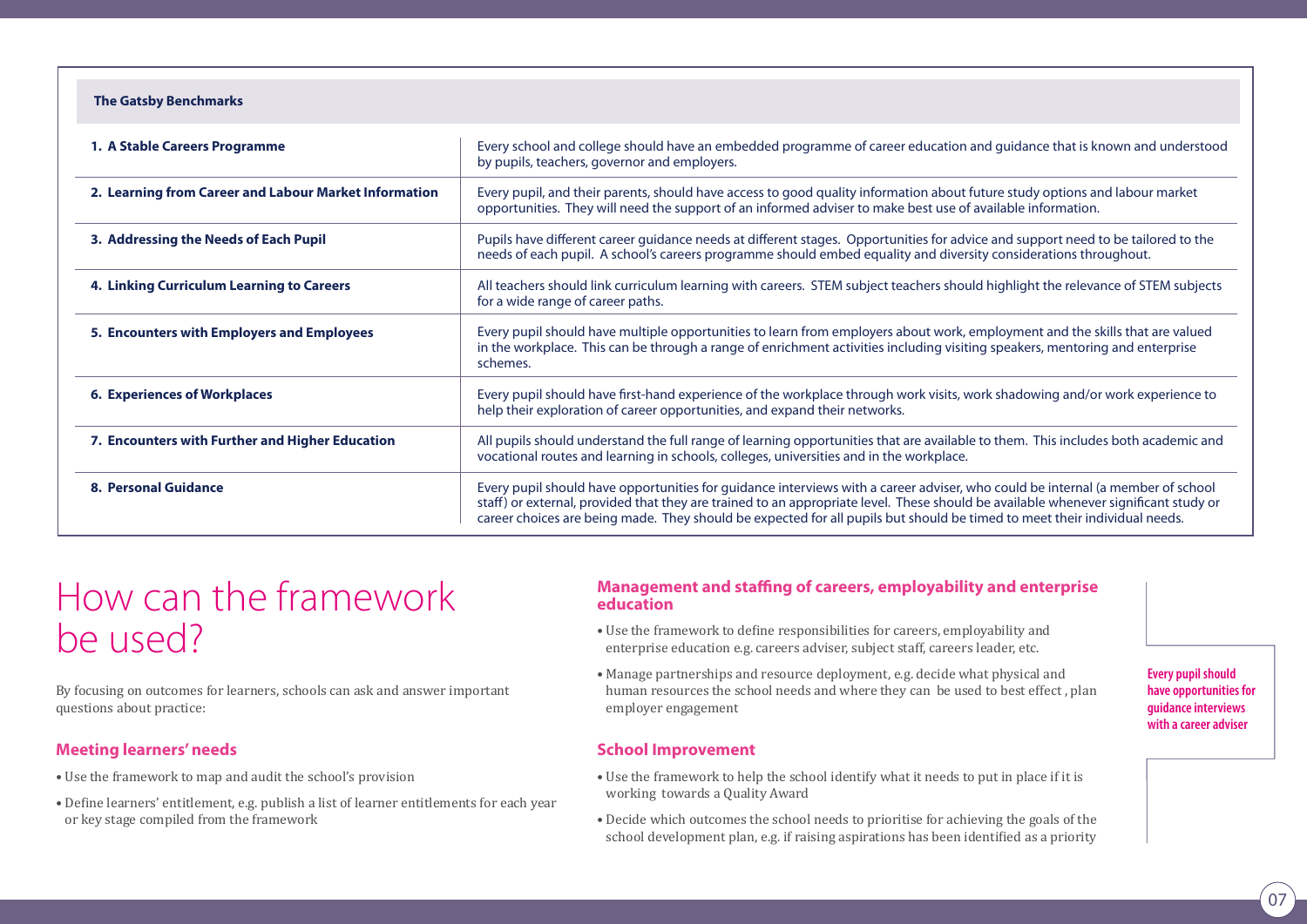#### **Curriculum development**

- Use the framework to re-think breadth, balance and coherence when revising the careers, employability and enterprise education programme
- Choose which activities to prioritise in order to have the most impact on young people's careers, employability and enterprise learning.

#### **Contextualisation of learning**

- Use the framework to help subject teachers understand the scope that careers and work provide for contextualising subject-based learning
- Use the framework for subject teachers to identify areas of careers, employability and enterprise education that are relevant for them to incorporate into their subject schemes of work
- Design and plan thematic learning, e.g. identify which learning outcomes to prioritise to contribute to a week of activities on the theme of promoting careers in STEM









• Provide 'character' education programmes to support the development of a range of traits, attributes and behaviours (such as resilience and 'grit') that underpin success in learning and work

#### **Assessment and Evaluation**

- Decide which criteria or measures to use to decide whether a learning outcome had been achieved or not
- Use the framework in making judgements about the worthwhileness of the current programme

### Guidance on using the CDI careers framework

#### **About learning outcomes**

The weight of evidence confirms that the quality of teaching and the quality of the pedagogy are major factors in how well learners build up their understanding and ability to do things.

#### **Good practice tips**

- 1. Combine and sequence theoretical and practical elements carefully. Curriculum coherence is crucial
- 2. Differentiate between individual learners to meet their needs
- 3. Inculcate values, e.g. the values associated with truth, honesty, justice, trust, social justice, duty, green living and working, interdependence and community
- 4. Facilitate learning transfer by building an expansive learning environment which includes activities such as work experience and cross curricular projects
- 5. Identify locally-relevant contexts for framing the core concepts and principles of career learning and development.

The learning outcomes in this framework aim to describe what a student can achieve as a result of two or three years' learning. For the more detailed planning that goes into short-term schemes of work and lesson plans, you will need to identify specific learning outcomes that are steps on the way to achieving the bigger learning outcomes in the framework. This is worth doing with the caveat to avoid the 'tyranny' of learning outcomes'! Too many learning outcomes can be a burden and a barrier to discovery in learning – the unintended and unexpected benefits that can come from a learning event.

**In 2014 The Gatsby Charitable Foundation published a report on Good Career Guidance, based on international research.**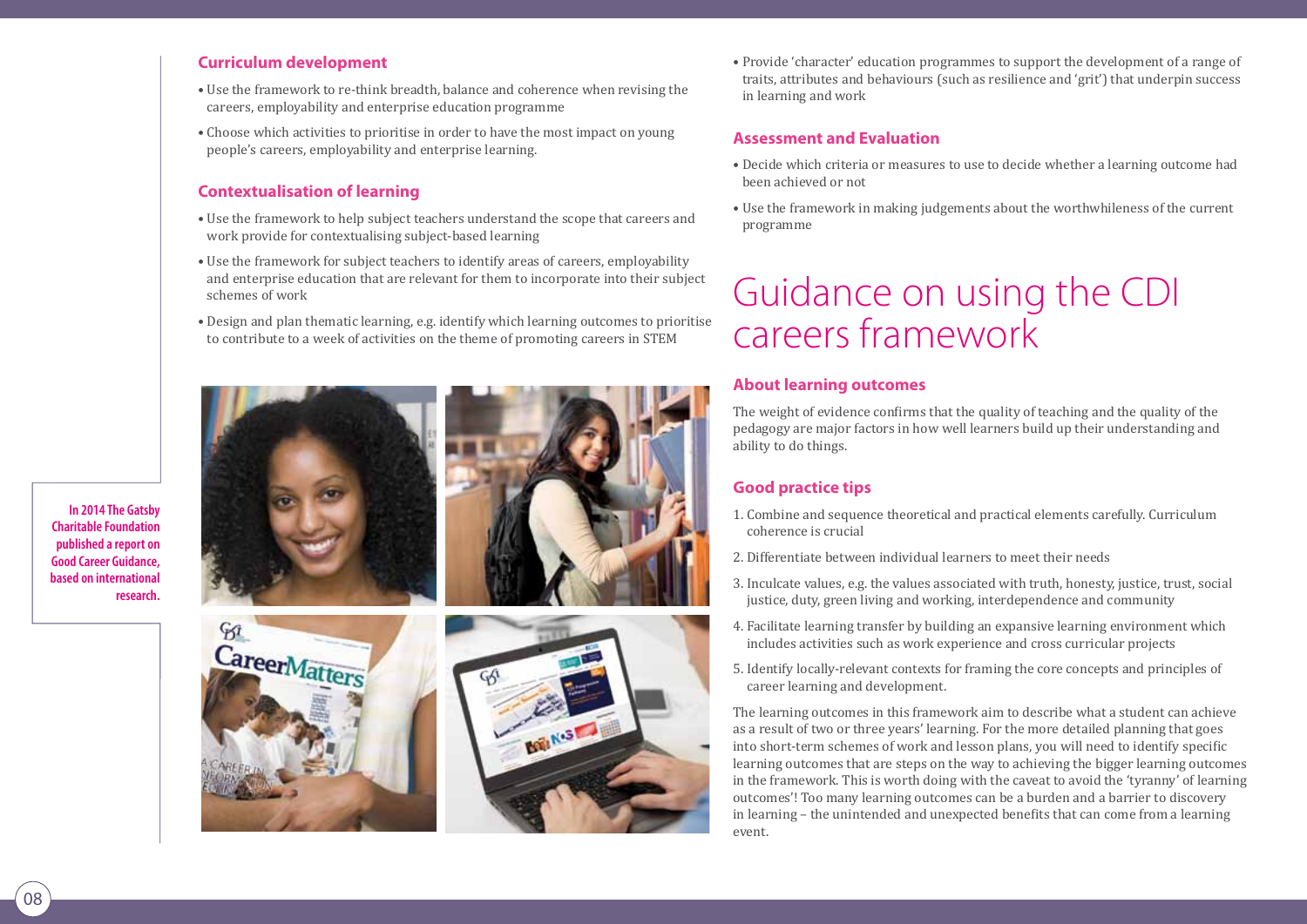A straightforward model for writing a leaning outcome is to identify what the learner will know and/or be able to do at the end of a learning process. For this, you need to state:

- the input and process, e.g. 'At the end of this unit on options at 16+'
- the level and type of learning, e.g. 'explain' is a higher level of learning than 'identify'
- the outcome, e.g. 'the options open to you'

The outcomes in the framework are permissive and not intended to be at all prescriptive. Schools and colleges should use them as a foundation on which to build a robust careers, enterprise and employability provision that fulfils their duties and responsibilities at the heart of which are the needs of their learners.

Remember that learning outcomes are not the only measures of effective careers, employability and enterprise provision. Destination outcomes are important too!

#### **Managing the curriculum**

It is for schools, colleges and other learning providers to decide how to manage careers, employability and enterprise education. Some institutions will have one middle leader who has subject leadership responsibility for careers employability and enterprise education; others will have separate leaders for different aspects. Where the latter situation applies, the senior leader with overall responsibility for careers employability and enterprise education will need to ensure that systems are in place to enable the curriculum leaders to work together.

The creation of the Careers and Enterprise Company and the enhanced role of careers learning within the new Ofsted Common Inspection Framework have encouraged many secondary schools to appoint individuals from professional backgrounds other than teaching to the role of curriculum leader for careers, employability and enterprise education. Some have opted to commission the service from a careers guidance company or education business partnership. These new models can work very effectively, provided that due attention is given to professional development and management support for the individual.

#### **Primary schools**

Many primary schools plan learning about careers and the world of work, particularly at Key Stage 2 where career learning is part of the Citizenship framework. Rather than making separate provision, they may wish to integrate careers, employability and enterprise learning into existing subjects, thematic learning, celebratory events and the everyday life of the school.

#### **Secondary schools**

Most secondary schools organise careers, employability and enterprise programmes that combine discrete provision with other elements integrated into the schemes of work for different subjects. Inspection and monitoring evidence suggests that the most effective model for delivering the separately timetabled element is to organise the careers, employability and enterprise outcomes within an integrated course of personal, social, health and economic (PSHE) education taught by a team of specialist PSHE education teachers.

Elements of careers, employability and enterprise can be embedded within subject areas and further supplemented by enrichment activities such as curriculum days. Relying on curriculum days alone is inadequate and care is needed when teaching careers, employability and enterprise through tutorial programmes to ensure that pupils experience programmes of consistent quality. Careers, employability and enterprise education can be enriched by links with the world of work, through activities that bring employers into schools, such as talks, CV writing sessions and employability workshops, and through activities that take pupils out into the world of work, such as workplace visits and work experience on employers' premises. To be effective such activities should be fully integrated into the programme of careers, employability and enterprise education, with clear learning outcomes and careful planning. Detailed advice for schools on managing employer activities can be found in the CDI booklet Why Does Employer Engagement Matter? (2014)

#### **Sixth forms, sixth form colleges and FE colleges**

Evaluations have shown that tutorial approaches are more effective in the post-16 sector and for students studying 'A' level courses an approach that combines work in the tutoring programme with a series of other activities such as talks, conventions and supported independent study provides an effective way of organising careers employability and enterprise education in the curriculum. For students working towards vocational qualifications, careers, employability and enterprise education outcomes can be integrated into their main course programme. Careers, employability and enterprise education in post-16 education can also be enriched by links with the world of work, through activities that bring employers into schools and colleges, such as talks, mock interviews and enterprise workshops, and through activities that take students out into the world of work, such as work shadowing and work-based projects.

#### **Work-based learning providers**

Young people opting for work-based training still need help with understanding the world of work and developing the skills to secure and succeed in work. The selected learning outcomes from the careers, employability and enterprise education framework can be integrated into their training programmes.

**The framework is a practical resource which can be interpreted flexibly by schools and colleges according to the particular needs of their learners.**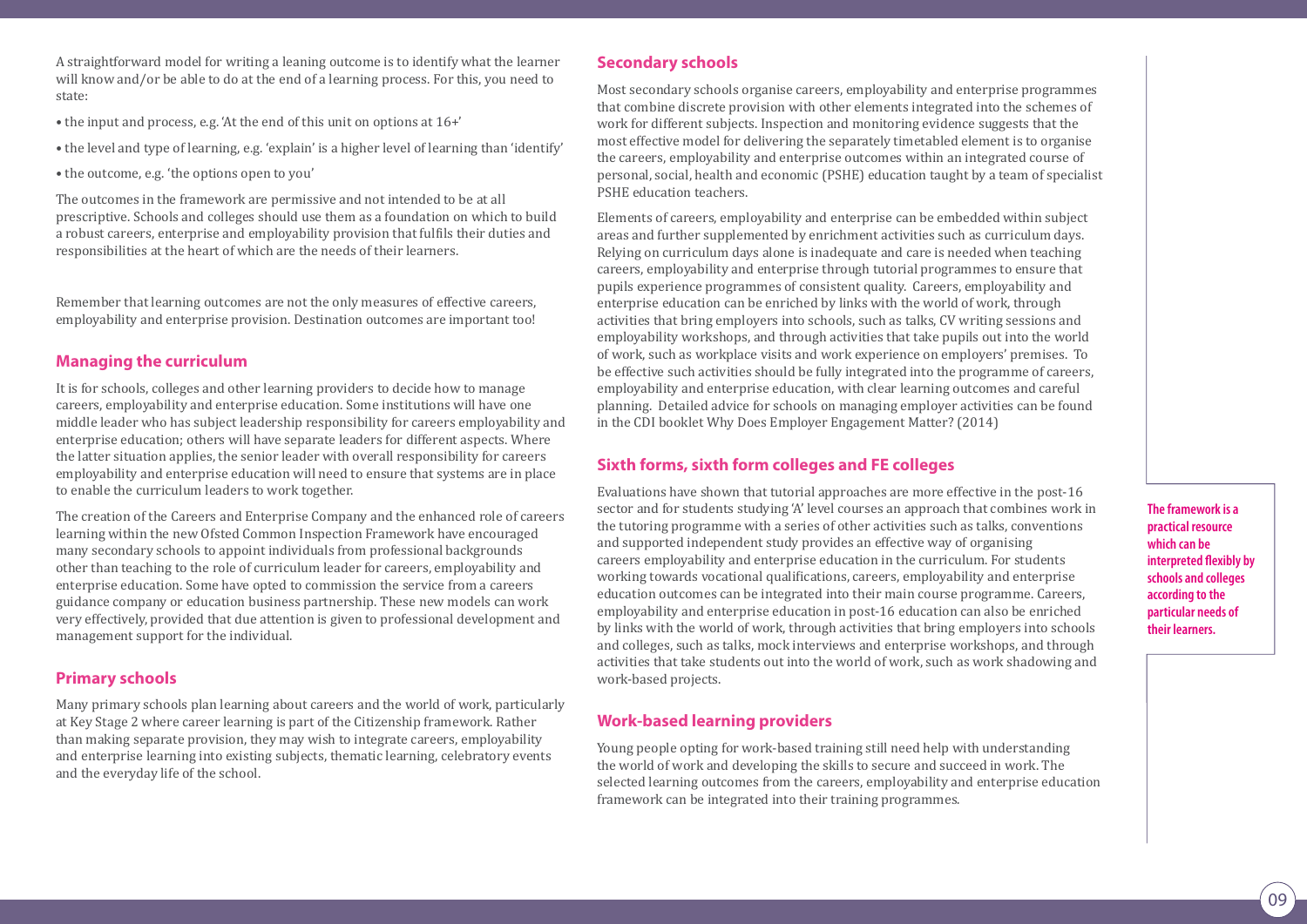# The Framework

For each of the 17 areas of learning, outcomes are identified for KS2, KS3, KS4 and 16-19. The learning outcomes are illustrated by sample activities, presented in italics.

| <b>Area of learning</b>              | KS <sub>2</sub>                                                                                                                                                                                                                                              | KS <sub>3</sub>                                                                                                                                                                                                                                    | KS4                                                                                                                                                                                                                                                                                     | $16 - 19$                                                                                                                                                                                                                                                                                                                                                     |
|--------------------------------------|--------------------------------------------------------------------------------------------------------------------------------------------------------------------------------------------------------------------------------------------------------------|----------------------------------------------------------------------------------------------------------------------------------------------------------------------------------------------------------------------------------------------------|-----------------------------------------------------------------------------------------------------------------------------------------------------------------------------------------------------------------------------------------------------------------------------------------|---------------------------------------------------------------------------------------------------------------------------------------------------------------------------------------------------------------------------------------------------------------------------------------------------------------------------------------------------------------|
| Self-awareness                       | describe what you are like, what you are<br>good at and what you enjoy doing<br>Children describe themselves to their e-pen<br>pals, they keep learning diaries, they do<br>card sorts to identify personal attributes<br>that 'like me', 'not much like me' | describe yourself, your strengths and<br>preferences<br>Pupils complete a range of self-assessment<br>exercises and record the results in their<br>e-portfolios                                                                                    | recognise how you are changing, what<br>you have to offer and what's important<br>to you<br>Pupils complete an occupational interests<br>questionnaire and discuss the results with<br>their mentor/tutor/coach                                                                         | assess how you are changing and be able<br>to match your skills, interests and values<br>to requirements and opportunities in<br>learning and work<br>Students write a statement of their career<br>values for their personal e-portfolio they are<br>keeping                                                                                                 |
| Self-<br>determination               | talk positively about how you look after<br>yourself and make things happen<br>Children draw or write about the things<br>they would use or wear in a job they would<br>like to do and talk to someone about it                                              | tell positive stories about your wellbeing,<br>progress and achievement<br>Pupils tell the story of their earliest<br>memories of what they were good at and<br>interested in. They look at their stories for<br>clues about what they like today  | explain how you use positive versions<br>of your own story to manage your<br>wellbeing, progress and achievement<br>Pupils set personal and learning targets to<br>build on their strengths                                                                                             | reflect on the positive elements in your<br>career story to show the responsibility<br>you are taking for managing your own<br>progress, achievement and wellbeing<br>Students co-construct a personal statement<br>for an application they are making (e.g.<br>through UCAS) with the aid of a trusted<br>adult                                              |
| Self-<br>improvement as<br>a learner | identify what you like about learning<br>from careers, employability and<br>enterprise activities and experiences<br>Using 'Circle Time' children talk about what<br>is different about learning from a visitor<br>rather than a teacher                     | explain how you have benefited as a<br>learner from careers, employability and<br>enterprise activities and experiences<br>Pupils review their experience of<br>interviewing a visitor and what they learnt<br>from the answers to their questions | review and reflect upon how you have<br>benefitted as a learner from careers,<br>employability and enterprise activities<br>and experiences<br>Pupils who have had placements in similar<br>working environments compare and<br>contrast what they learnt from their work<br>experience | be proactive in taking part in careers,<br>employability and enterprise activities<br>and experiences and assessing the<br>benefits to you as a learner<br>Students complete a learning styles<br>questionnaire and assess how they can best<br>use their preferred style when participating<br>in careers, employability and enterprise<br><i>activities</i> |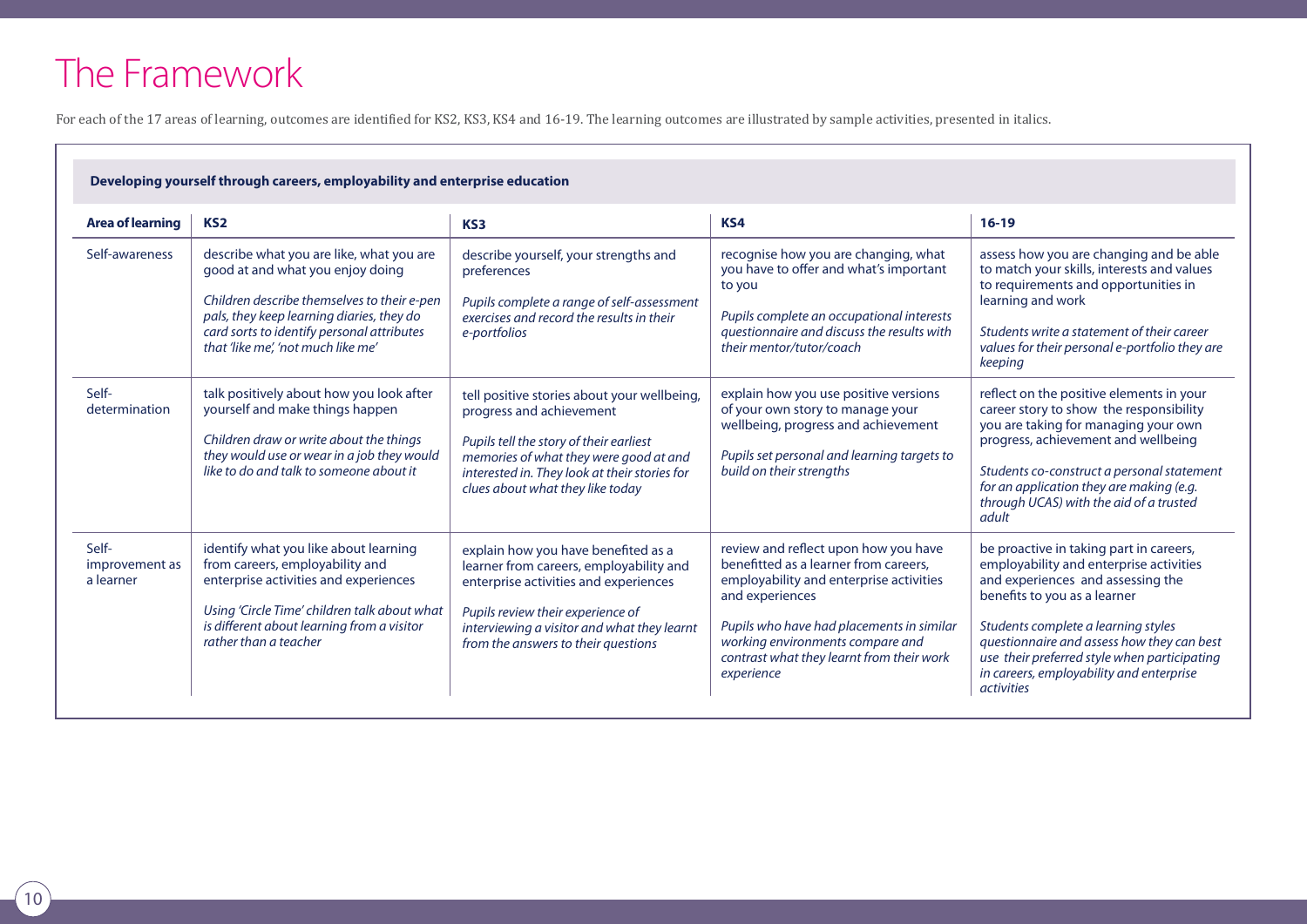#### **Learning about careers and the world of work**

| <b>Area of learning</b>                            | KS <sub>2</sub>                                                                                                                                                                                                                                                                  | KS <sub>3</sub>                                                                                                                                                                                                                                                                                                                                                               | KS4                                                                                                                                                                                                                                                                                                                                                                               | $16 - 19$                                                                                                                                                                                                                                                                                                                                                                                                                                                          |
|----------------------------------------------------|----------------------------------------------------------------------------------------------------------------------------------------------------------------------------------------------------------------------------------------------------------------------------------|-------------------------------------------------------------------------------------------------------------------------------------------------------------------------------------------------------------------------------------------------------------------------------------------------------------------------------------------------------------------------------|-----------------------------------------------------------------------------------------------------------------------------------------------------------------------------------------------------------------------------------------------------------------------------------------------------------------------------------------------------------------------------------|--------------------------------------------------------------------------------------------------------------------------------------------------------------------------------------------------------------------------------------------------------------------------------------------------------------------------------------------------------------------------------------------------------------------------------------------------------------------|
| Exploring<br>careers<br>and careers<br>development | be aware that people's careers are<br>different and they develop in different<br>ways<br>'Who am I?' quiz. The teacher reveals<br>ten clues, one at a time, about a career<br>of someone known to the children. They<br>discuss different career patterns and<br>structures      | describe different ways of looking at<br>people's careers and how they develop<br>Pupils find out how the careers of different<br>members of staff have developed and then<br>reflect on the similarities and difference<br>between them.<br>Employees support the teacher in delivering<br>traditional career learning activities                                            | explain key ideas about career and career<br>development<br>Pupils weigh up the pros and cons of<br>single-track careers, serial careers, portfolio<br>careers and lifestyle careers.<br>This could be through a series of careers<br>talks presented in a 'speed dating' exercise                                                                                                | reflect on changing career processes and<br>structures and their effects on people's<br>experience and management of their<br>own career development<br>Students explore the notion of 'careership'<br>by comparing and contrasting different<br>systems of advancement, e.g. 'bureaucratic<br>careers', apprenticeships, the training<br>regimes of sportspeople and instant fame<br>TV talent competitions.<br>This may be through inspirational career<br>talks |
| Investigating<br>work and<br>working life          | be aware that people feel differently<br>about the different kinds of work they do<br>Children interview visitors about what they<br>like most and what they like least about<br>their jobs.<br>A themed set of careers talks e.g. given by<br>members of the medical profession | identify different kinds of work and why<br>people's satisfaction with their working<br>lives can change<br>Pupils explore the purpose of work clothes/<br>uniforms/'business attire' and whether<br>people like or dislike wearing them (linked<br>to non-uniform day).<br>Students use comprehensive website video<br>clips to support a teacher/employer led<br>discussion | explain how work is changing and how<br>this may impact on people's satisfaction<br>with their working lives<br>Pupils talk to alumni about how their jobs<br>are likely to change in the next 5-10 years.<br>Employers are invited in to a humanities<br>lesson and support the teacher when<br>discussing local changes to work and the<br>impact on society                    | recognise the personal, social and<br>economic value of different kinds of work<br>and be critically aware of key debates<br>about improving people's satisfaction<br>with their working lives in the future<br>Students interrogate the key ideas coming<br>out of think tanks such as the Future Work<br>Forum.<br>Employers are invited in to debate the topic<br>'life-work balance' as part of the Critical<br>Thinking programme                             |
| Understanding<br>business and<br>industry          | describe a local business, how it is run<br>and the products and/or services it<br>provides<br>Conduct a project on shops and businesses<br>in the high street. A local business is invited<br>to talk to year 6 children about their<br>business                                | describe the organisation and structure<br>of different types of businesses<br>Pupils create a visual aid that shows the<br>contractors and suppliers linked to their<br>own school.<br>Pupils invite the site manager in to talk<br>about the processes involved in contracting<br>with businesses                                                                           | explain different types of businesses,<br>how they operate and how they measure<br>success<br>Pupils compare and contrast their<br>experience in two different enterprise<br>simulations - one based on a shareholder<br>model and the other on a co-operative<br>model.<br>An employee from both models prepares<br>and delivers a talk and question session<br>with the teacher | explain how what businesses do, the way<br>they operate and the way they measure<br>success is changing<br>Students complete a work experience<br>assignment into changing organisational<br>structures and follow this up by pooling<br>information about trends.<br>Students use a range of comprehensive<br>websites for researching success measures<br>such as McKinsey's '7's                                                                                |
|                                                    |                                                                                                                                                                                                                                                                                  |                                                                                                                                                                                                                                                                                                                                                                               |                                                                                                                                                                                                                                                                                                                                                                                   | Continued over                                                                                                                                                                                                                                                                                                                                                                                                                                                     |

*Continued over ...*

 $\left(11\right)$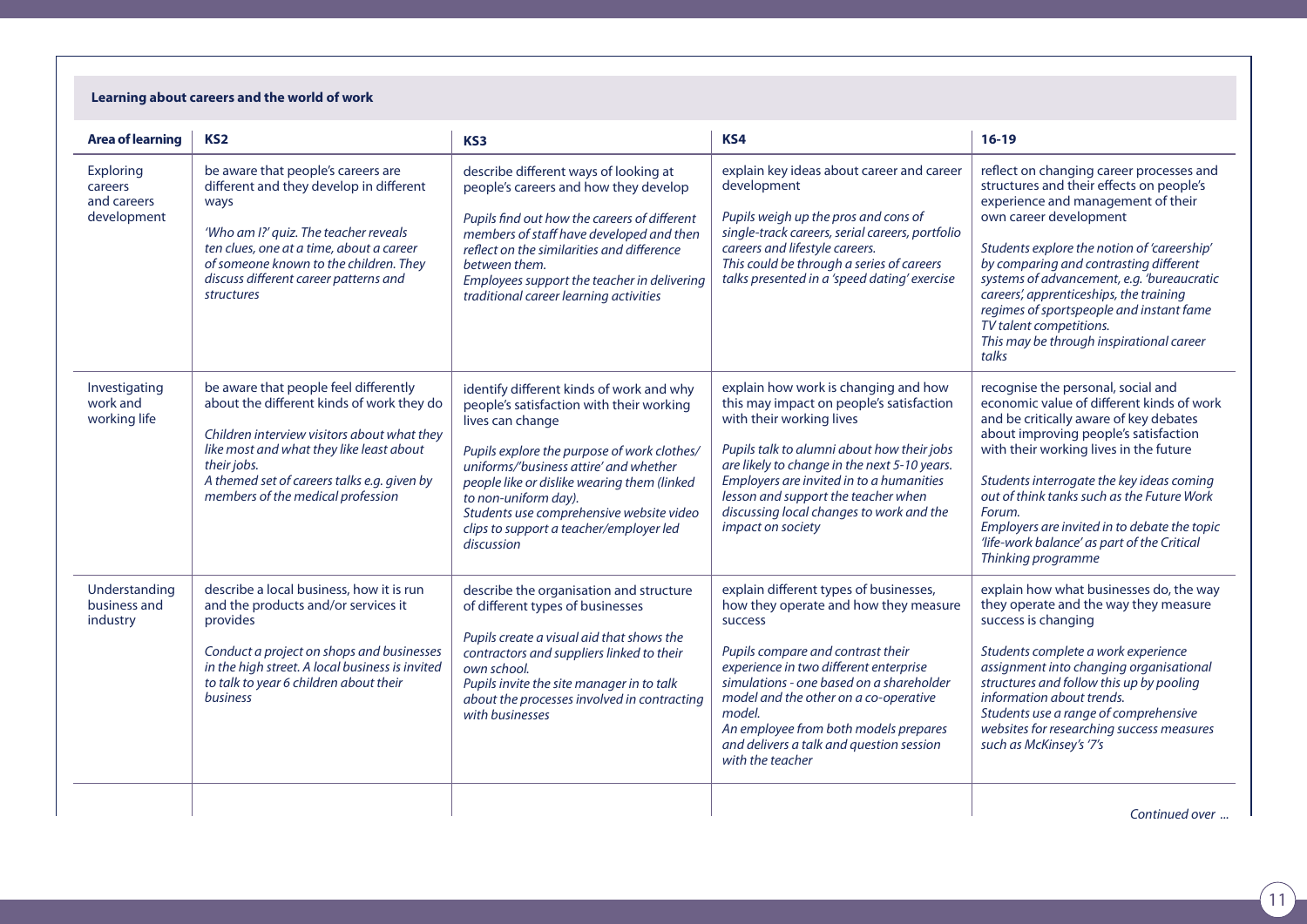| Investigating<br>jobs and<br>labour market<br>information<br>(LMI) | describe the main types of employment<br>in your area: past, present and emerging<br>Children use 'then' and 'now' photos of local<br>workplaces and discuss the changing world<br>of work where they live.               | be aware of what labour market<br>information (LMI) is and how it can be<br>useful to you<br>Pupils analyse local job vacancies using job<br>vacancy websites/apps/newspapers and<br>other sources.<br>Pupils use comprehensive websites to<br>research local LMI                                                                                                                                                                                                                                                                                  | be able to find relevant labour market<br>information (LMI) and know how to use it<br>in your career planning<br>Pupils analyse national and local data on<br>the destinations of last year's leavers and<br>consider possible implications for their own<br>plans.<br>Pupils use comprehensive websites to<br>research local LMI and use this information<br>when considering part time work                                                                                                                    | be able to draw conclusions from<br>researching and evaluating relevant<br>labour market information (LMI) to<br>support your future plans<br>Students investigate trends in HE<br>admissions and consider possible<br>implications for their own plans.<br>Students access HE/ Careers/ Skills Fairs<br>to gather further information about the<br>different pathways available                                    |
|--------------------------------------------------------------------|---------------------------------------------------------------------------------------------------------------------------------------------------------------------------------------------------------------------------|----------------------------------------------------------------------------------------------------------------------------------------------------------------------------------------------------------------------------------------------------------------------------------------------------------------------------------------------------------------------------------------------------------------------------------------------------------------------------------------------------------------------------------------------------|------------------------------------------------------------------------------------------------------------------------------------------------------------------------------------------------------------------------------------------------------------------------------------------------------------------------------------------------------------------------------------------------------------------------------------------------------------------------------------------------------------------|---------------------------------------------------------------------------------------------------------------------------------------------------------------------------------------------------------------------------------------------------------------------------------------------------------------------------------------------------------------------------------------------------------------------|
| Valuing equality,<br>diversity and<br><i>inclusion</i>             | be aware that we have the same rights,<br>duties and responsibilities when it comes<br>to treating people fairly<br>Children write their own accounts of<br>news stories about discrimination and<br>exploitation at work | identify how to stand up to stereotyping<br>and discrimination that is damaging to<br>you and those around you<br>Pupils work with their alumni mentors for<br>advice on how to combat stereotyping and<br>discrimination<br>Employability workshops are delivered as<br>part of the PSHE curriculum                                                                                                                                                                                                                                               | recognise and challenge stereotyping,<br>discrimination and other barriers to<br>equality, diversity and inclusion and know<br>your rights and responsibilities in relation<br>to these issues<br>Pupils interview employers about good<br>practice in carrying out their duties under<br>the Equality Act 2010' to make reasonable<br>adjustments to their workplaces to<br>overcome barriers experienced by disabled<br>people'<br>Careers talks are part of an employer-led<br>curriculum learning experience | reflect critically on the ethical, legal<br>and business case for equality, diversity<br>and inclusion in the workplace and the<br>implications for your behaviour and<br>others<br>An HR manager explains company policy<br>and staff codes of conduct on matters<br>such as bullying and harassment in the<br>workplace.<br>Employer led career learning activity as part<br>of preparation for a work placement. |
| Learning about<br>safe working<br>practices and<br>environments    | know how to keep yourself safe when<br>you are working and what the law says to<br>protect workers from being exploited<br>Children run a 'safety in the classroom' or<br>'safe travel to school' campaign                | be aware of the laws and bye-laws<br>relating to young people's permitted<br>hours and types of employment; and<br>know how to minimise health and safety<br>risks to you and those around you<br>Pupils use the information from the local<br>authority to write a true or false quiz to test<br>other pupils' knowledge of the laws and<br>bye-laws relating to employment of school-<br>age children.<br>A local employer talks about the<br>importance of the laws and as an employer<br>what are their responsibilities to their<br>employees | be aware of your responsibilities and<br>rights as a student, trainee or employee<br>for following safe working practices<br>Pupils research health and safety<br>requirements and guidelines for tools<br>and equipment that they use, e.g. VDU,<br>keyboard, and machine tools in a Design<br>and Technology workshop.<br>An HR consultant provides a talk on rights<br>and responsibilities at work                                                                                                           | recognise different levels of risks and<br>understand your responsibilities and<br>rights as a student, trainee or employee<br>for observing safe working practices<br>A trade unionist explains the role of trade<br>unions in helping to make work places<br>safer.<br>An HR consultant provides a talk on rights<br>and responsibilities at work in preparation<br>for a work placement                          |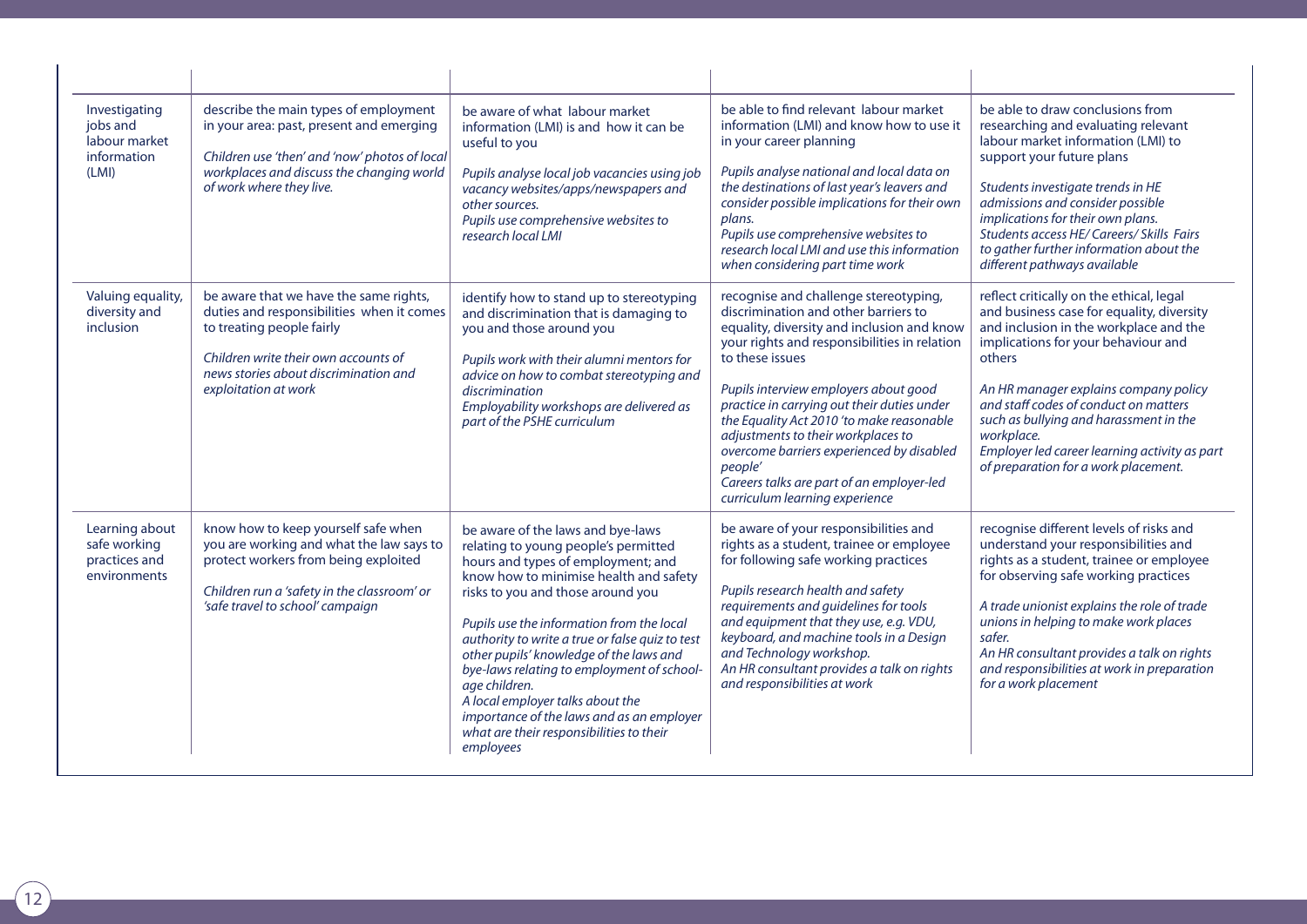**Developing your career management, employability and enterprise skills**

| <b>Area of learning</b>                                                 | KS <sub>2</sub>                                                                                                                                                                                                                                                                                | KS <sub>3</sub>                                                                                                                                                                                                                                                                                                                                                                                                                                                                                                                       | KS4                                                                                                                                                                                                                                                                                                                                                                                                                                                                                                                                                                                             | $16 - 19$                                                                                                                                                                                                                                                                                                                                                                                                                                                                                                                                   |
|-------------------------------------------------------------------------|------------------------------------------------------------------------------------------------------------------------------------------------------------------------------------------------------------------------------------------------------------------------------------------------|---------------------------------------------------------------------------------------------------------------------------------------------------------------------------------------------------------------------------------------------------------------------------------------------------------------------------------------------------------------------------------------------------------------------------------------------------------------------------------------------------------------------------------------|-------------------------------------------------------------------------------------------------------------------------------------------------------------------------------------------------------------------------------------------------------------------------------------------------------------------------------------------------------------------------------------------------------------------------------------------------------------------------------------------------------------------------------------------------------------------------------------------------|---------------------------------------------------------------------------------------------------------------------------------------------------------------------------------------------------------------------------------------------------------------------------------------------------------------------------------------------------------------------------------------------------------------------------------------------------------------------------------------------------------------------------------------------|
| Making the<br>most of careers<br>information,<br>advice and<br>guidance | be aware of the help that is there for you<br>and how to make good use of it<br>Year 7 pupils tell Year 6 children in a class<br>blog about life in secondary school<br>identify key qualities and skills that<br>employers are looking for                                                    | identify and make the most of your<br>personal networks of support, including<br>how to access a wide range of careers<br>information, advice and guidance and<br>distinguish between objectivity and bias<br>Pupils provide a guide to 'making the most<br>of information, advice and guidance' in<br>their school to support their thinking and<br>decision making especially at key transition<br>points.<br>Employers are invited to deliver career<br>learning activities to get the most out of<br>developing networking skills | build and make the most of your personal<br>networks of support including how to<br>identify and use a wide range of careers<br>information, advice and guidance and<br>distinguish between objectivity and bias<br>Pupils discuss their options with family,<br>friends/social network, school staff and<br>career specialists and carefully weigh up the<br>advice received.<br>Pupils are introduced to employers through<br>facilitated network meetings                                                                                                                                    | develop and make the most of your<br>personal networks of support and show<br>that you are a proactive and discerning<br>user of careers information, advice and<br>quidance<br>Students brainstorm where and how to<br>access face-to-face and online help. They<br>explain what they would do to prepare for<br>and follow up a careers interview.<br>Students as part of an aspirations<br>programme are linked with a business<br>mentor to support them                                                                                |
| Preparing for<br>employability                                          | Children write a job description for a<br>babysitter and hold mock interviews<br>show that you can use your initiative and<br>be enterprising<br>Children take part in a design, production<br>and marketing game, e.g. making and<br>selling varieties of crackers for different<br>occasions | recognise the qualities and skills that<br>help to make a young person employable<br>and provide evidence for those you have<br>demonstrated both in and out of school<br>Pupils keep and maintain a skills log<br>recording their best demonstrations of the<br>qualities and skills needed for employability.<br>Employers provide an introduction to what<br>are employability skills as part of the career<br>-led curriculum<br>Pupils are taken as a group to a workplace<br>to see the skills in action                        | show how you are continuing to develop<br>the qualities and skills you will need to<br>improve your employability<br>Pupils practise filling out the sections on<br>sample application forms that ask them to<br>provide evidence of the skills and qualities<br>that they have demonstrated.<br>Employers provide CV workshops<br>demonstrating the latest thinking in CV<br>presentation, what they expect to see and<br>what they will not accept.<br>Employers are involved with the work<br>experience programme, preparation,<br>placement and debrief<br>Some pupils have part-time jobs | explain how you are developing your<br>employability to meet your own<br>expectations and the expectations of<br>employers and co-workers<br>Students review what they have learned<br>about the discipline and responsibilities of<br>work from participation in work experience<br>and/or voluntary work.<br>Employer mentors support students<br>in reviewing and reflecting on the<br>development of employability skills.<br>Employers offer part time jobs or work<br>shadowing to support the development of<br>employability skills |
| Showing<br>initiative and<br>enterprise                                 | show that you can use your initiative and<br>be enterprising<br>Children take part in a design, production<br>and marketing game, e.g. making and<br>selling varieties of crackers for different<br>occasions                                                                                  | recognise when you are using the<br>qualities and skills that entrepreneurs<br>need<br>Pupils plan and deliver a series of<br>environmental awareness projects as part<br>of their school's 'green school' campaign.<br>Short term enterprise activities are delivered<br>and supported by local employers<br>show that you can manage a personal<br>budget and contribute to household and<br>school budgets                                                                                                                         | show that you can be enterprising in the<br>way you learn, work and manage your<br>career<br>Working with local employers, pupils<br>attend a session on techniques to successful<br>marketing. Pupils are set a marketing<br>challenge such as how to promote a<br>healthy lifestyle.<br>Local employers provide longer-term<br>business competitions to develop<br>enterprising and entrepreneurial skills                                                                                                                                                                                    | develop and apply enterprise qualities<br>and skills in your approach to learning,<br>work and career planning<br>Students design two revision timetables<br>for themselves - one taking up 15% less<br>time than the other. They carry out a risk<br>assessment of cutting down on the time<br>available.<br>Students seek volunteering opportunities<br>help to develop enterprise and<br>employability qualities and skills                                                                                                              |

 $\binom{13}{ }$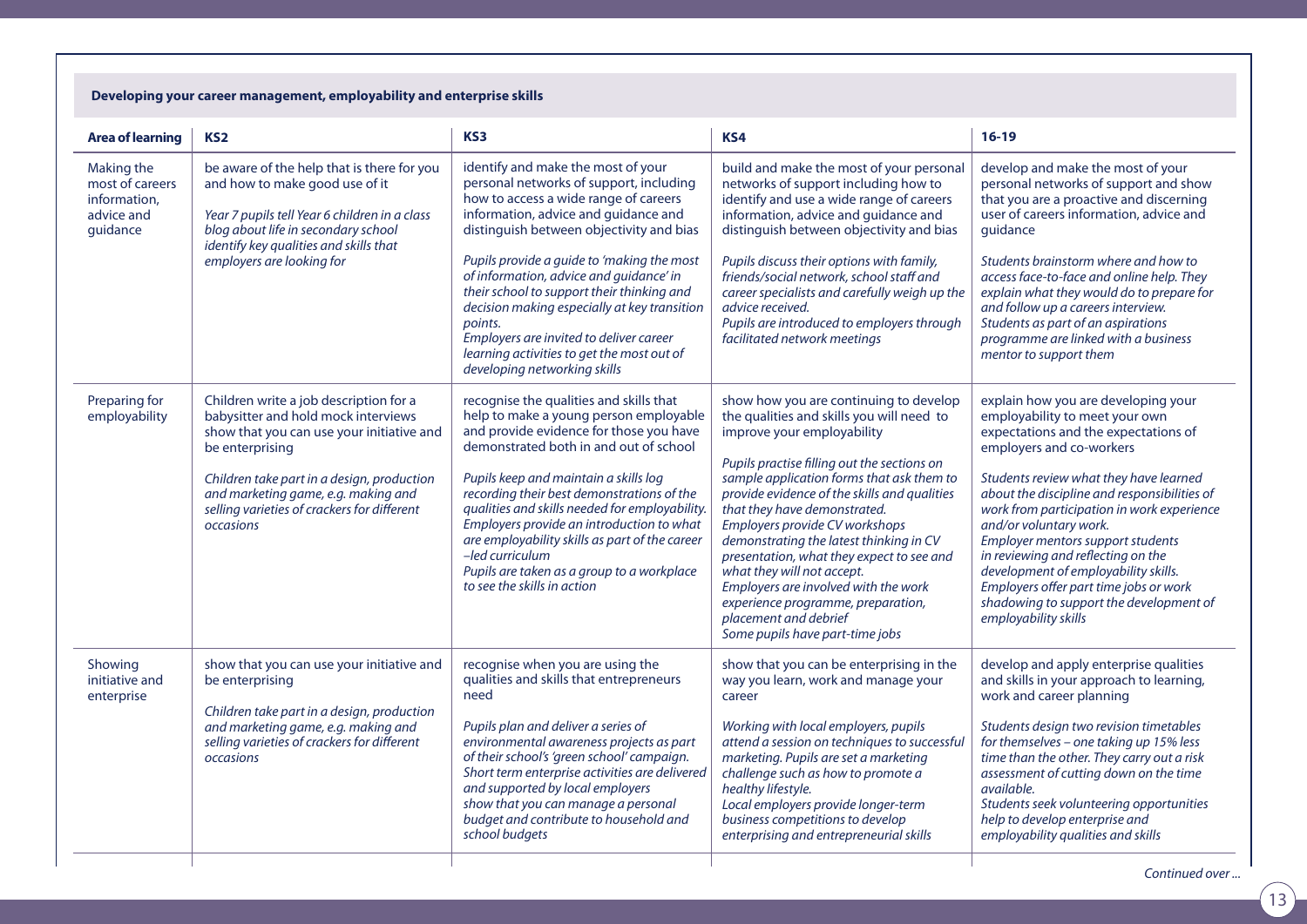| Developing<br>personal<br>financial<br>capability | show that you can make considered<br>decisions about saving, spending and<br>giving<br>Children compare terms and conditions on<br>a range of children's savings products                  | show that you can manage a personal<br>budget and contribute to household and<br>school budgets<br>Pupils take part in a simulation that<br>challenges them to manage a household<br>budget.<br>Pupils are set a budget to support them in<br>raising funds for the school's/academy's<br>chosen local charity. A mentor from the<br>charity supports them in the planning<br>stages      | show that you can manage your own<br>money, understand personal financial<br>documents and know how to access<br>financial support for further study and<br>training<br>Pupils calculate the cost of higher education<br>against an apprenticeship and how the<br>return on their investment can be managed.<br>Pupils attend careers fairs to research the<br>implications of choosing one pathway over<br>another         | show how you have developed your<br>personal financial capability to improve<br>the future decisions you need to take<br>about everyday living, further study,<br>training and work<br>Students investigate the personal financial<br>implications of working for themselves                                                                                                                                                                                                                                          |
|---------------------------------------------------|--------------------------------------------------------------------------------------------------------------------------------------------------------------------------------------------|-------------------------------------------------------------------------------------------------------------------------------------------------------------------------------------------------------------------------------------------------------------------------------------------------------------------------------------------------------------------------------------------|-----------------------------------------------------------------------------------------------------------------------------------------------------------------------------------------------------------------------------------------------------------------------------------------------------------------------------------------------------------------------------------------------------------------------------|-----------------------------------------------------------------------------------------------------------------------------------------------------------------------------------------------------------------------------------------------------------------------------------------------------------------------------------------------------------------------------------------------------------------------------------------------------------------------------------------------------------------------|
| Identifying<br>choices and<br>opportunities       | know how to make good use of<br>information about post-primary options<br>for you<br>Children make a podcast of their<br>impressions of secondary school after<br>attending a 'taster day' | know how to look systematically at the<br>choices and opportunities open to you<br>when you reach a decision point<br>Pupils produce subject posters giving<br>the facts about qualifications, skills and<br>jobs they can gain by studying particular<br>subjects.<br>Employers are invited in to co-deliver<br>curriculum learning and provide an insight<br>into their own experiences | be able to research your education,<br>training, apprenticeship, employment<br>and volunteering options including<br>information about the best progression<br>pathways through to specific goals<br>Pupils draw up a list of questions to ask<br>'stallholders' that they want to meet at a<br>forthcoming careers fair/skills show                                                                                        | be able to research and evaluate<br>progression pathways and return on<br>investment for the higher and further<br>education, training, apprenticeship,<br>employment and volunteering options<br>that are open to you<br>Students research and evaluate newly<br>emerging alternatives to the standard<br>three-year degree course at a UCAS<br>institution.<br>Using comprehensive websites and<br>attending careers/skills fairs students<br>gather information from employers, FE, HE<br>and the voluntary sector |
| Planning and<br>deciding                          | know how to make plans and decisions<br>carefully<br>Children make a T-chart listing pros and<br>cons of a choice they are considering.                                                    | know how to negotiate and make plans<br>and decisions carefully to help you get<br>the qualifications, skills and experience<br>you need<br>Pupils engage in target-setting and review<br>activities with their tutors and subject<br>teachers                                                                                                                                            | know how to make plans and decisions<br>carefully including how to solve problems<br>and deal appropriately with influences<br>on you<br>Pupils take part in role plays to practise<br>using three main styles of communication<br>and conflict resolution (i.e. being passive,<br>assertive or aggressive)                                                                                                                 | know how to make career enhancing<br>plans and decisions<br>Students work in groups to design a digital<br>decision support system (DSS) to aid career<br>choice and discuss its potential efficacy                                                                                                                                                                                                                                                                                                                   |
| Handling<br>applications and<br>selection         | know how to make a good impression<br>when you want people to choose you<br>Children write a personal manifesto for a<br>mock election                                                     | know how to prepare and present<br>yourself well when going through a<br>selection process<br>Pupils apply for leadership roles in the<br>school, e.g. School Council representatives,<br>peer mentors.<br>Employers co-deliver a curriculum learning<br>activity on presentation skills                                                                                                  | know your rights and responsibilities in a<br>selection process and strategies to use to<br>improve your chances of being chosen<br>Pupils complete a 'true' or 'false' quiz<br>about questions relating to equality of<br>opportunity that interviewers are not<br>allowed to ask candidates.<br>Students take part in a mock interview in<br>preparation for their forthcoming work<br>experience interview and placement | know how to prepare for, perform well<br>and learn from participating in selection<br>processes<br>Students practise how to perform well<br>when completing a group problem-solving<br>exercise as part of a selection process.<br>Students take part in a mock-interview<br>session and are linked to a mentor to<br>prepare them for their next steps                                                                                                                                                               |

 $\mathbf{I}$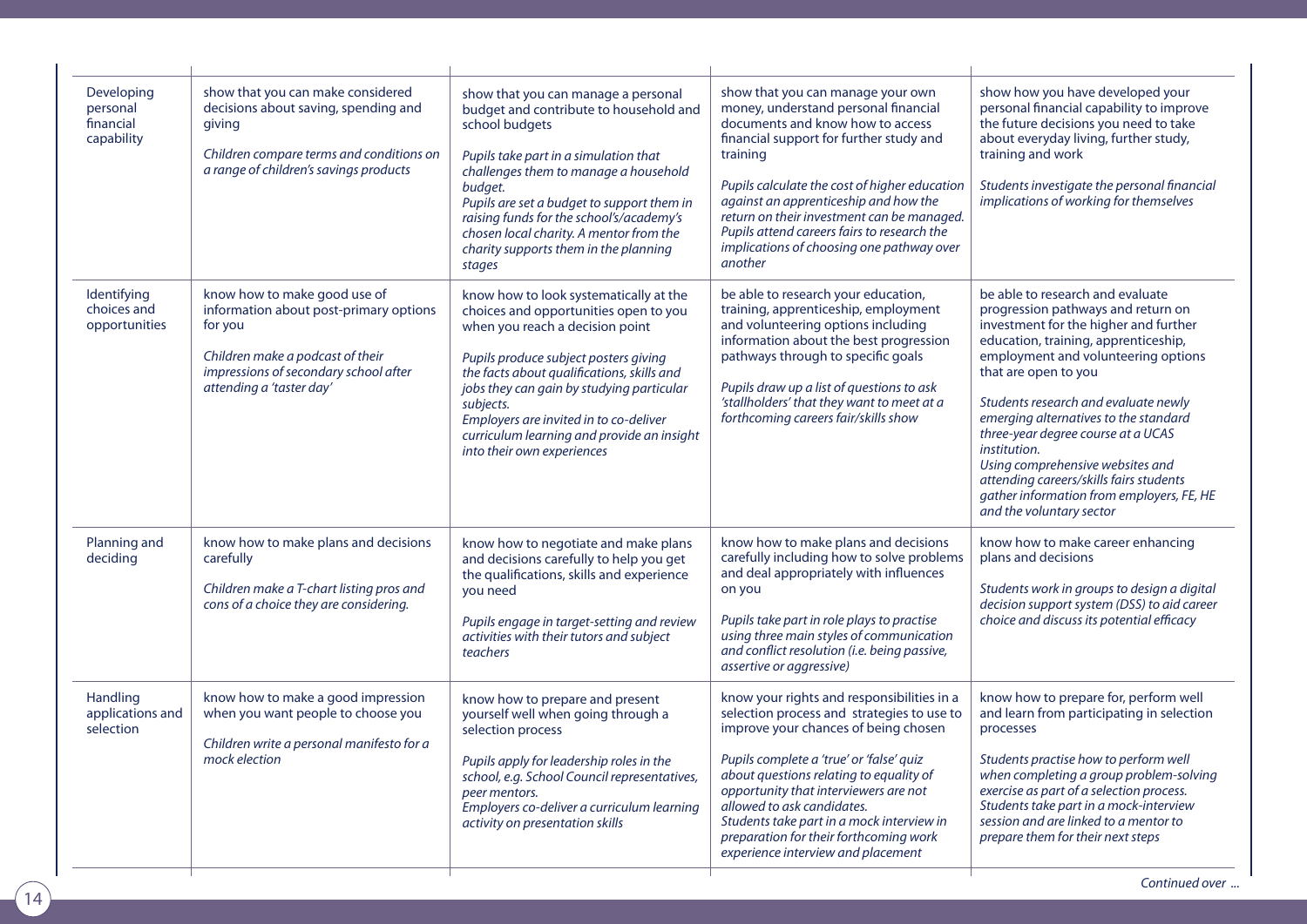| Managing<br>changes and<br>transitions | know how to handle transitions including<br>those that are challenging<br>Children use 'Google maps - street view' to<br>trace their journey from home to their new<br>school | show that you can be positive, flexible<br>and well-prepared at transition points in<br>your life<br>Pupils write a guide/blog for year 6 children<br>on how to make a success of the move from<br>primary to secondary school | review and reflect on previous transitions<br>to help you improve your preparation for<br>future moves in education, training and<br>employment<br>Pupils say what should be in an induction<br>programme for young people going into<br>the sixth form, a college, work-based<br>learning or an apprenticeship | know how to develop and use strategies<br>which will help you to deal with the<br>challenges of managing your career<br>transitions<br>Students critique the personal transition<br>curve model by seeing if its stages<br>correspond to the feelings they experienced<br>during a previous transition and they<br>discuss its relevance to handling future<br>transitions |
|----------------------------------------|-------------------------------------------------------------------------------------------------------------------------------------------------------------------------------|--------------------------------------------------------------------------------------------------------------------------------------------------------------------------------------------------------------------------------|-----------------------------------------------------------------------------------------------------------------------------------------------------------------------------------------------------------------------------------------------------------------------------------------------------------------|----------------------------------------------------------------------------------------------------------------------------------------------------------------------------------------------------------------------------------------------------------------------------------------------------------------------------------------------------------------------------|

## Further Information

#### **Publications**

Careers guidance and inspiration in schools – Statutory guidance for governing bodies, school leaders and school staff (DfE, March 2015) https://www.gov.uk/government/publications/careers-guidance-provision-for-young-people-in-schools

The Common Inspection Framework for Education, Skills and Early Years (Ofsted, September 2015) https://www.gov.uk/government/publications/common-inspection-framework-education-skills-and-early-years-from-september-2015

Good Career Guidance (The Gatsby Charitable Foundation, 2014) http://www.gatsby.org.uk/uploads/education/reports/pdf/gatsby-sir-john-holman-good-career-guidance-2014.pdf

Careers education in the classroom (Teach First, 2014) http://www.teachfirst.org.uk/sites/default/files/Careers-in-the-classroom-report.pdf

#### **Websites**

www.thecdi.net http://www.qualityincareers.org.uk/ http://www.careersandenterprise.co.uk/ www.cegnet.co.uk/uploads/resources/Essentialreading.pdf

**For more information about the CDI, School Affiliate membership; the UK Register of Career Development Professionals; National Occupational Standards for Career Development and our programme of CPD, see www.thecdi.net**